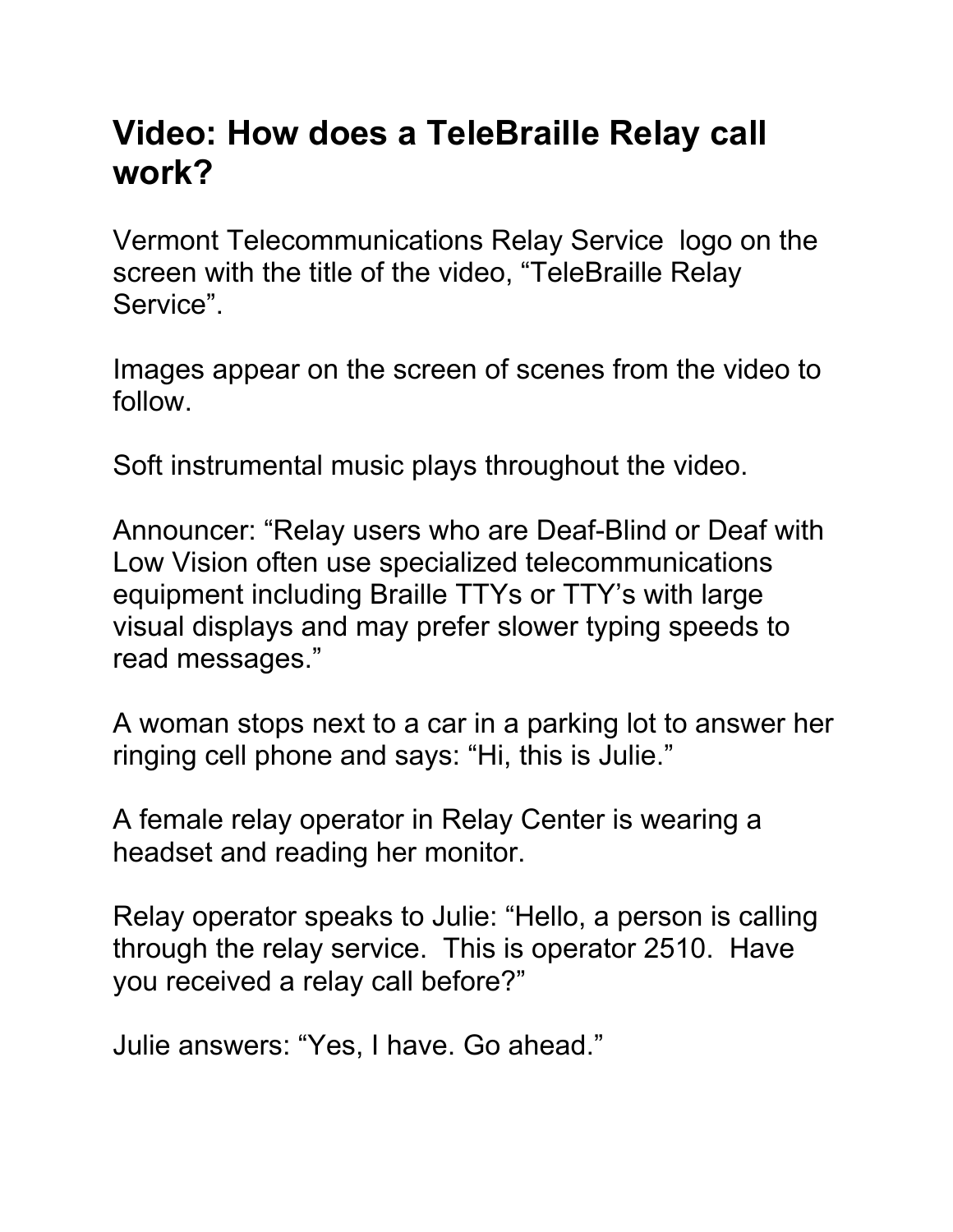Relay operator: "One moment for your call to begin."

Scene shifts to show a guide dog laying on the floor next to a man sitting at a desk and tapping on a Braille TTY device.

Announcer: "People who are Deaf-Blind or Deaf with Low Vision may access relay services by using Braille TTYs or TTYs with large visual displays with a toll-free number."

Relay operator reading aloud the man's typed words to Julie: "Hi, this is Aaron calling. How are you, Julie? Go ahead."

Julie smiles and responds: "I was hoping it was you calling, Aaron. I'm doing really well, how about you? Go ahead."

Relay operator types Julie's spoken words on her computer to Aaron.

The scene shifts to Aaron who smiles as he reads Julie's words on his Braille TTY device.

Close-up of the Braille TTY device.

Announcer: "The text automatically comes across at a reduced speed on this relay call, which allows people who use Braille TTYs or TTYs with large visual displays to read at a comfortable pace, however, they may request an increase in the text pacing."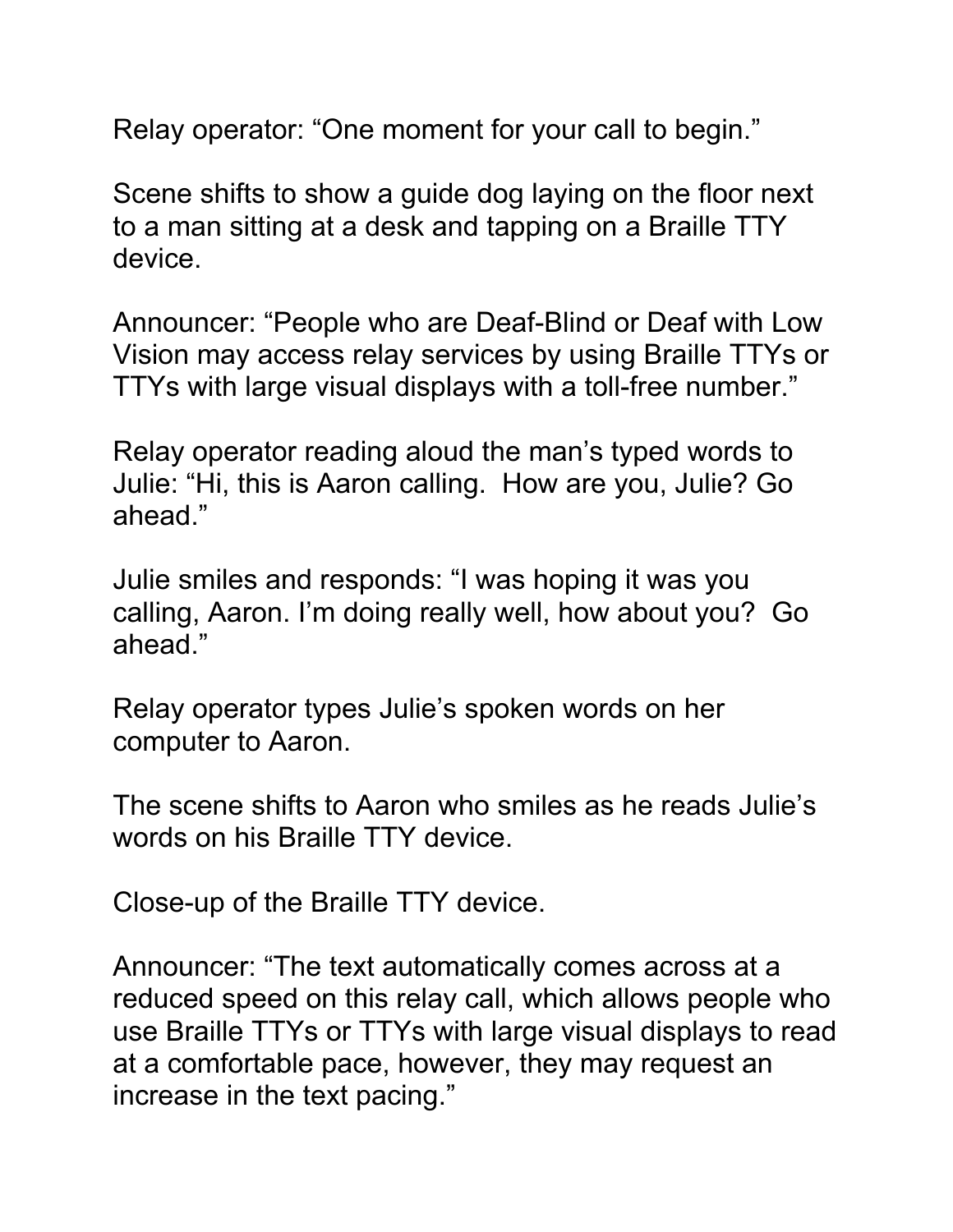Relay operator speaks what Aaron has written: "Great! Julie, how about meeting me for that birthday lunch I promised you? Maybe Friday at noon at The Retreat? Go ahead."

Julie: "Perfect! We'll catch up then, Aaron. Thanks for calling. I'll see you Friday. Good bye!"

Aaron reads Julie's words on his device and types.

Relay operator reads aloud Aaron's words: "Good bye" and adds, "Your caller has hung up. Thank you for using the relay service."

As the announcer speaks, there is a large 7-1-1 in a box. In other sections of the screen, there are video clips from what was shown in the video. A new box displays "Available in English and Spanish. The final graphic shows the Vermont Telecommunications Relay Service logo, the video title, "Telebraille Service", "VermontRelay.com", and the phone number 1-800-676- 3777.

Announcer: "711 is the statewide telephone relay number that connects people who use standard telephones with people who use Braille TTYs or TTYs with large visual displays. This relay service allows easier access for relay users, businesses, friends and family of Deaf-Blind relay users. The service is available for both English and Spanish language callers. While Vermont Relay services